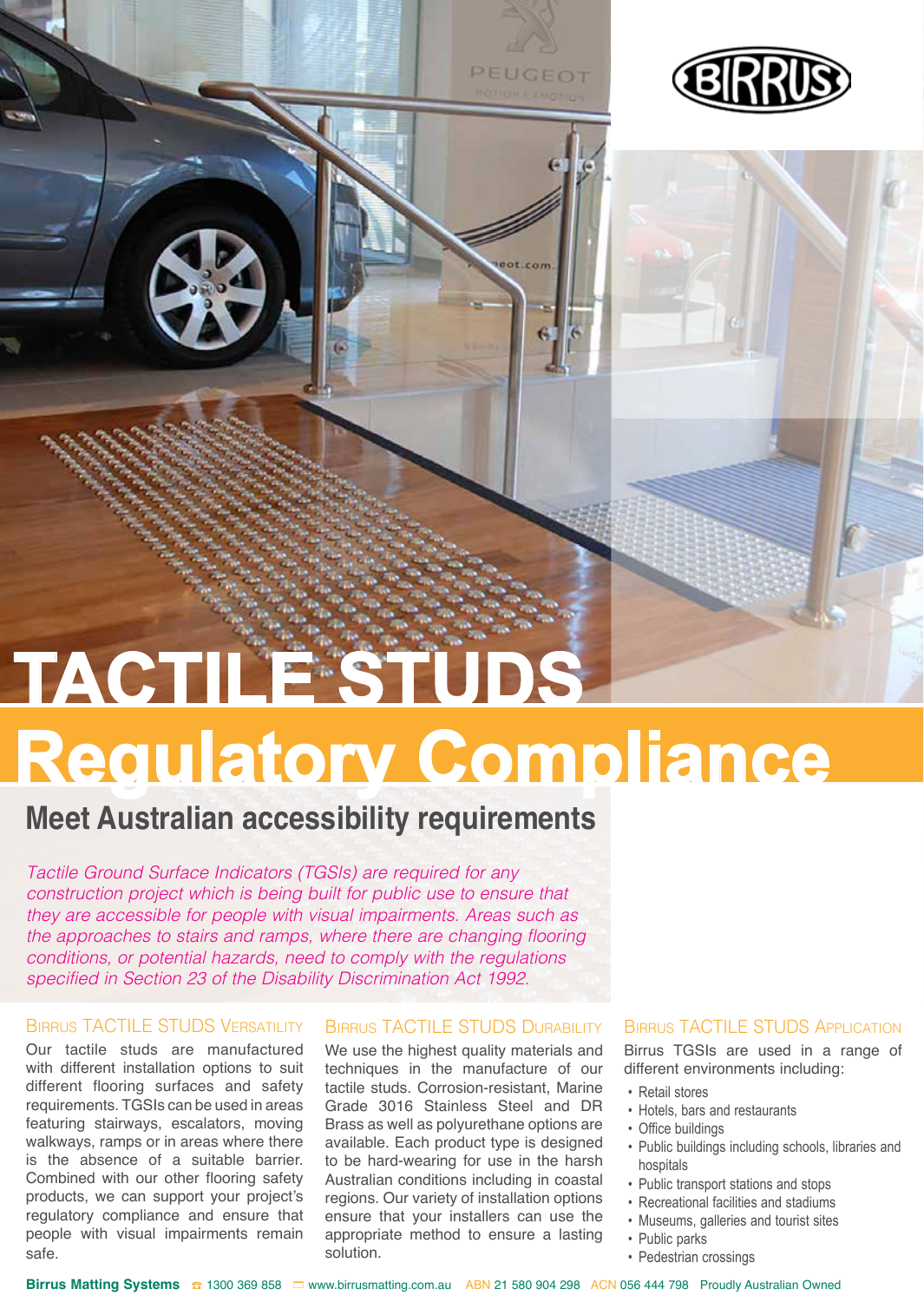### **Birrus TACTILE STUD Systems**

#### Birrus PIN POSITIVE TACTILE STUDS Technical Specification

Featuring concentric rings on the top surface and a polished rim, these studs are manufactured from 316 Marine Grade Stainless Steel to withstand the harsh coastal environments of Australian towns and cities. This material is corrosion resistant and has superior mechanical qualities.



#### Birrus FLAT BACK TACTILE STUDS Technical Specification

These tactile studs are for applications where a fast-stick glue will be used to adhere the stud directly to the flooring surface. Concentric rings on the top surface provide grip and the polished rim sits flush with the flooring. Manufactured from 316 Marine Grade Stainless Steel to ensure a durable and corrosion resistant finish, even in harsh coastal locations.



#### Birrus can supply other flooring safety systems including Peel & Stick Tactiles and Ceramic Tactiles. Call us today to discuss your specific requirements.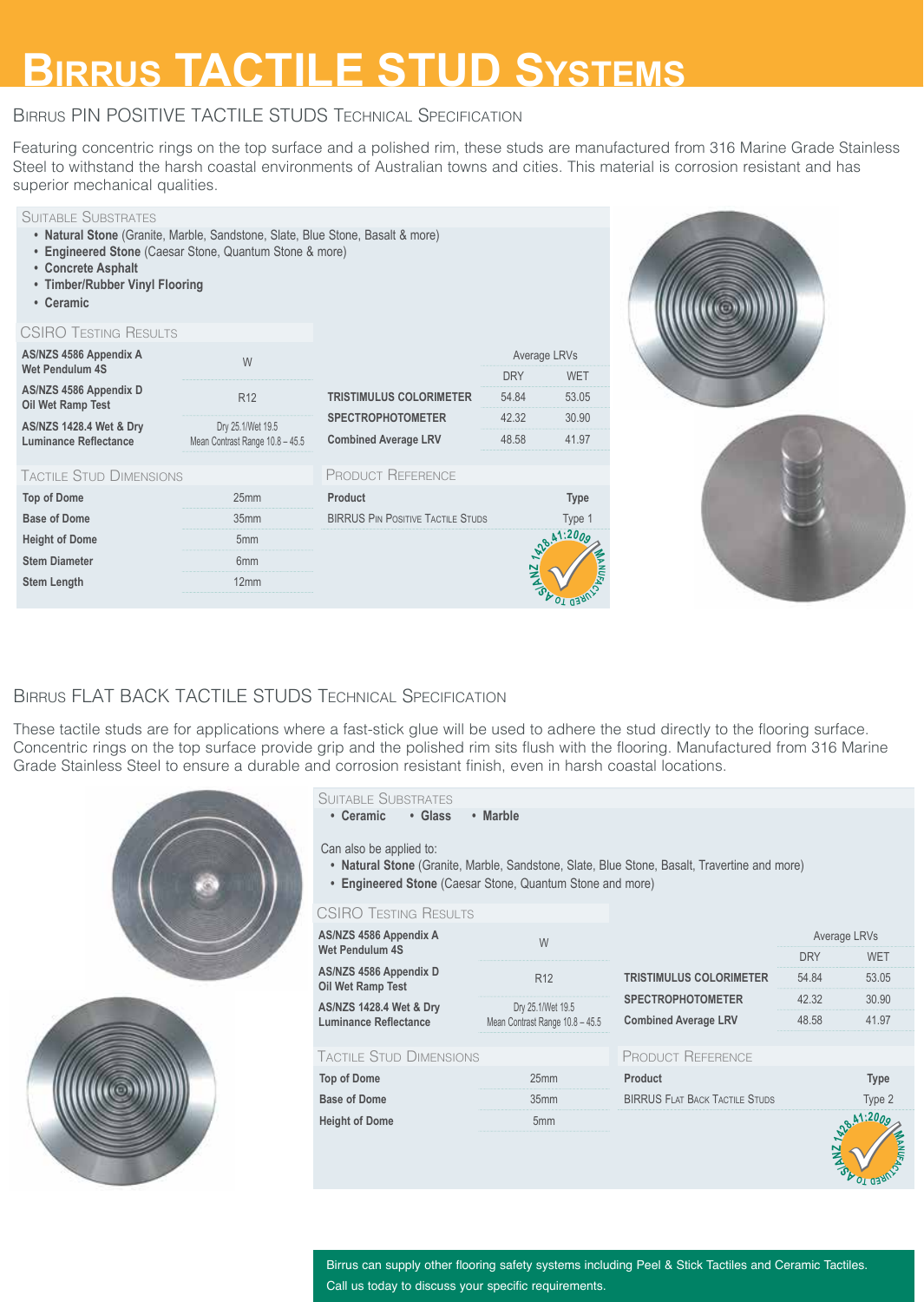#### Birrus SCREW DOWN TACTILE STUDS Technical Specification

If flooring is a soft substrate such as carpet, it can be best to use a screw-down tactile stud. The top surface features concentric rings to provide grip. These studs are manufactured from the same durable 316 Marine Grade Stainless Steel and they have a hole suitable for a #8-gauge countersink screw. Matching screws can be supplied as an optional extra.



#### Birrus BRASS TACTILE STUDS Technical Specification

A corrosion-resistant DR-grade Brass is used to ensure that these studs are durable. Able to withstand coastal environments with high-forming and welding characteristics, this is the best grade of brass to be used for TGSI products. Concentric circles on the top surface provide grip while the polished rim sits flush with the flooring surface.